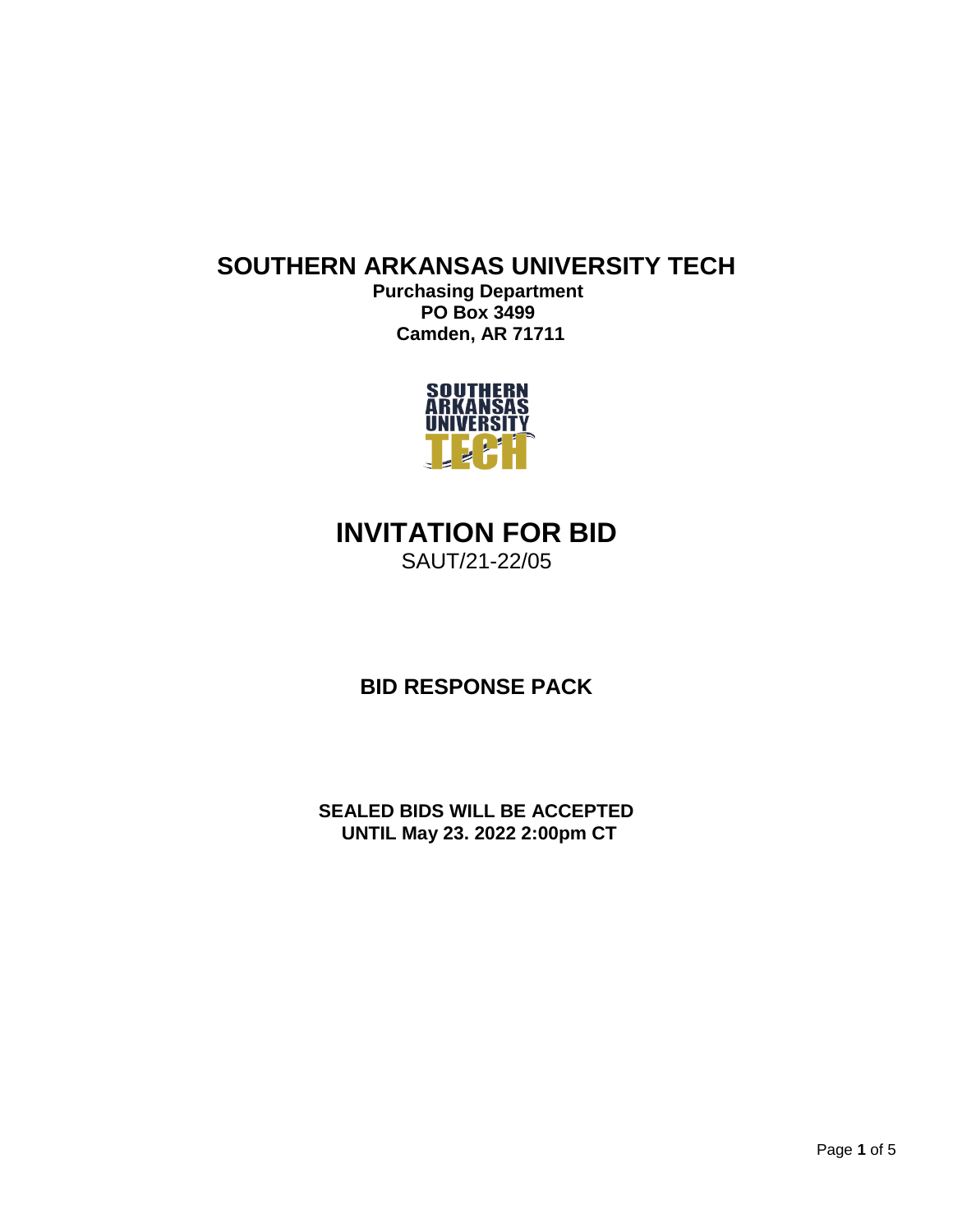### **BID SIGNATURE PAGE**

Type or print the following information

| <b>RESPONDENT'S INFORMATION</b> |                       |                         |                                                                                                   |  |  |
|---------------------------------|-----------------------|-------------------------|---------------------------------------------------------------------------------------------------|--|--|
| Company:                        |                       |                         |                                                                                                   |  |  |
| Address:                        |                       |                         |                                                                                                   |  |  |
| City/State/Zip Code:            |                       |                         |                                                                                                   |  |  |
| <b>Business Designation:</b>    | □Individual           | □ Sole Proprietor       | $\Box$ Public Service Corp                                                                        |  |  |
|                                 | $\Box$ Partnership    | $\Box$ Corporation      | $\Box$ Non-Profit                                                                                 |  |  |
|                                 |                       |                         |                                                                                                   |  |  |
|                                 | $\Box$ Not applicable | $\Box$ African American | $\Box$ Pac. Islander American                                                                     |  |  |
| Minority and                    | American Indian       | □ Asian American        | □Serv. Disabled Veteran                                                                           |  |  |
| Women-Owned                     | Hispanic American     | ⊿Women-Owned            |                                                                                                   |  |  |
| Designation*:                   |                       |                         |                                                                                                   |  |  |
|                                 | AR Certification#     |                         | *See<br>Women-Owned<br>Minority<br>and<br>Business Policy in Solicitation Terms and<br>Conditions |  |  |

| <b>PROSPECTIVE VENDOR CONTACT INFORMATION</b>                               |  |        |  |  |  |  |
|-----------------------------------------------------------------------------|--|--------|--|--|--|--|
| Provide contact information to be used for bid solicitation related matters |  |        |  |  |  |  |
| <b>Contact Person:</b>                                                      |  | Title: |  |  |  |  |
| Phone:                                                                      |  | Email: |  |  |  |  |

#### **CONFIRMATION OF REDACTED COPY**

 $\Box$  YES, a redacted copy of submission documents is enclosed.

 $\Box$  NO, a redacted copy of submission documents is not enclosed. I understand a full copy of non-redacted submission documents will be released if requested.

Note: If a redacted copy of the submission documents is not provided with vendor's response packet, and neither box is checked, a copy of the non-redacted documents, with the exception of financial data (other than pricing), shall be released in response to any request made under the Arkansas Freedom of Information Act (FOIA)

#### **ILLEGAL IMMIGRANT CONFIRMATION**

By signing and submitting a response to this Solicitation, Prospective Contractor agrees and certifies that they do not employ or contract with illegal immigrants and shall not employ or contract with illegal immigrants during the term of a contract awarded as a result of this solicitation.

#### **ISRAEL BOYCOTT RESTRICTED CONFIRMATION**

By checking the box below, Prospective Contractor agrees and certifies that they do not boycott Israel and shall not boycott Israel during the term of a contract awarded as a result of this solicitation  $\Box$  Prospective Contractor does not and shall not boycott Israel.

#### *An official authorized to bind the Prospective Contractor to a resultant contract must sign below.*

The signature below signifies agreement that any exception that conflicts with a Requirement of this Solicitation **may cause the Prospective Contractor's proposal to be rejected.**

#### **Authorized Signature \_\_\_\_\_\_\_\_\_\_\_\_\_\_\_\_\_\_\_\_\_\_\_\_\_\_\_\_\_\_ Title \_\_\_\_\_\_\_\_\_\_\_\_\_\_\_\_\_**

*Use ink only*

**Printed/Typed Name \_\_\_\_\_\_\_\_\_\_\_\_\_\_\_\_\_\_\_\_\_\_\_\_\_\_\_\_\_\_ Date \_\_\_\_\_\_\_\_\_\_\_\_\_\_\_\_**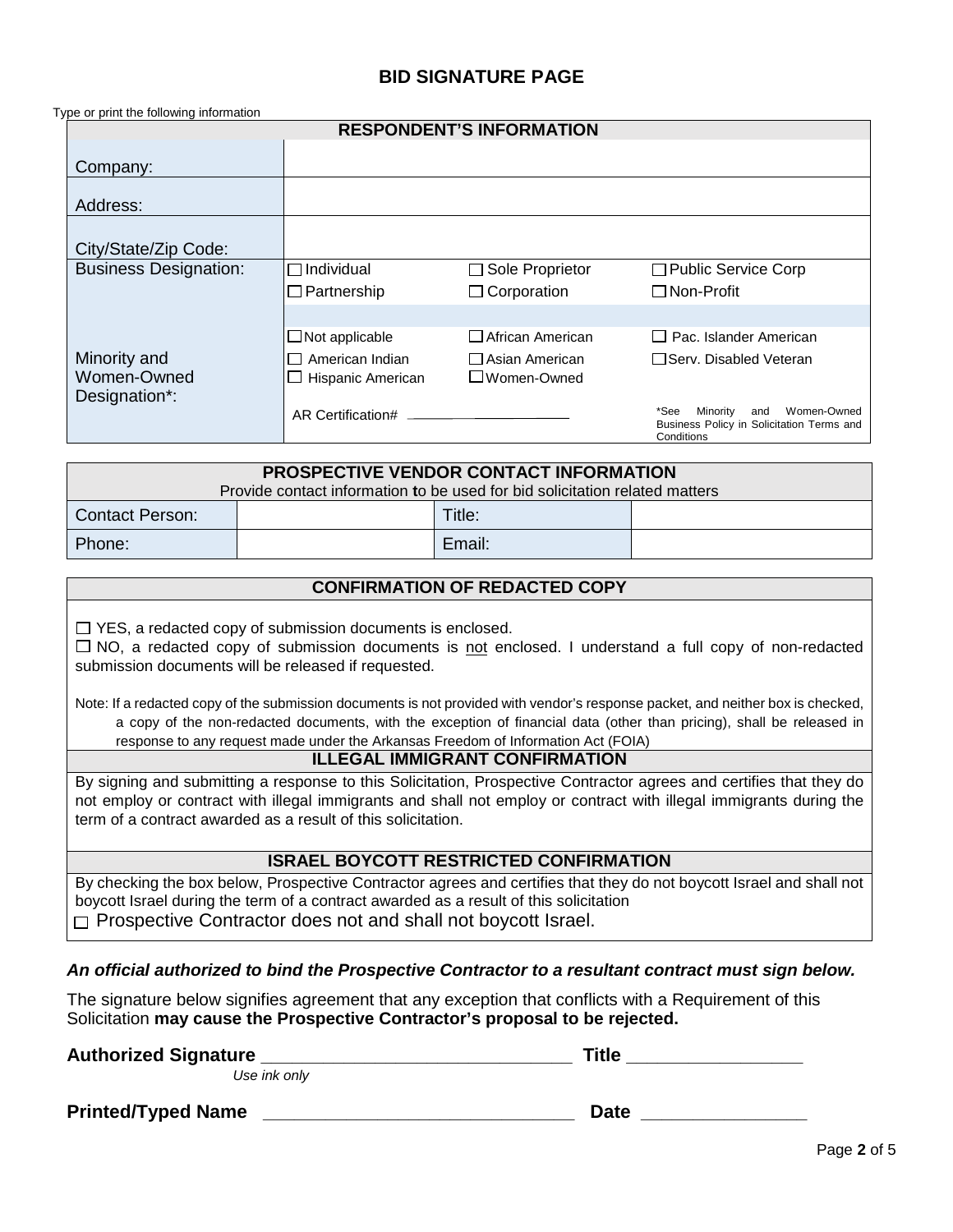# **SUBMISSION REQUIREMENTS CHECKLIST**

The following items **must** be submitted with the Prospective Contractor's bid response*:* 

- *Completed and Signed Bid Signature Page*
- *Official Solicitation Price Sheet*
- *Exceptions Form (if applicable)*

The following items, which **must** be submitted prior to a contract award to the Prospective Contractor, may also be included with the Prospective Contractor's bid response:

- EO 98-04: *Contract and Grant Disclosure Form*
- $\Box$  Illegal Immigration Form
- *Equal Opportunity Policy /Form*
- *Voluntary Product Accessibility Template* (VPAT), only if applicable (https://www.itic.org/policy/accessibility/vpat (Use the VPAT 2.3Rev 508 version)

The following should be included in the Prospective Contractor's bid response:

*Signed addenda, if applicable*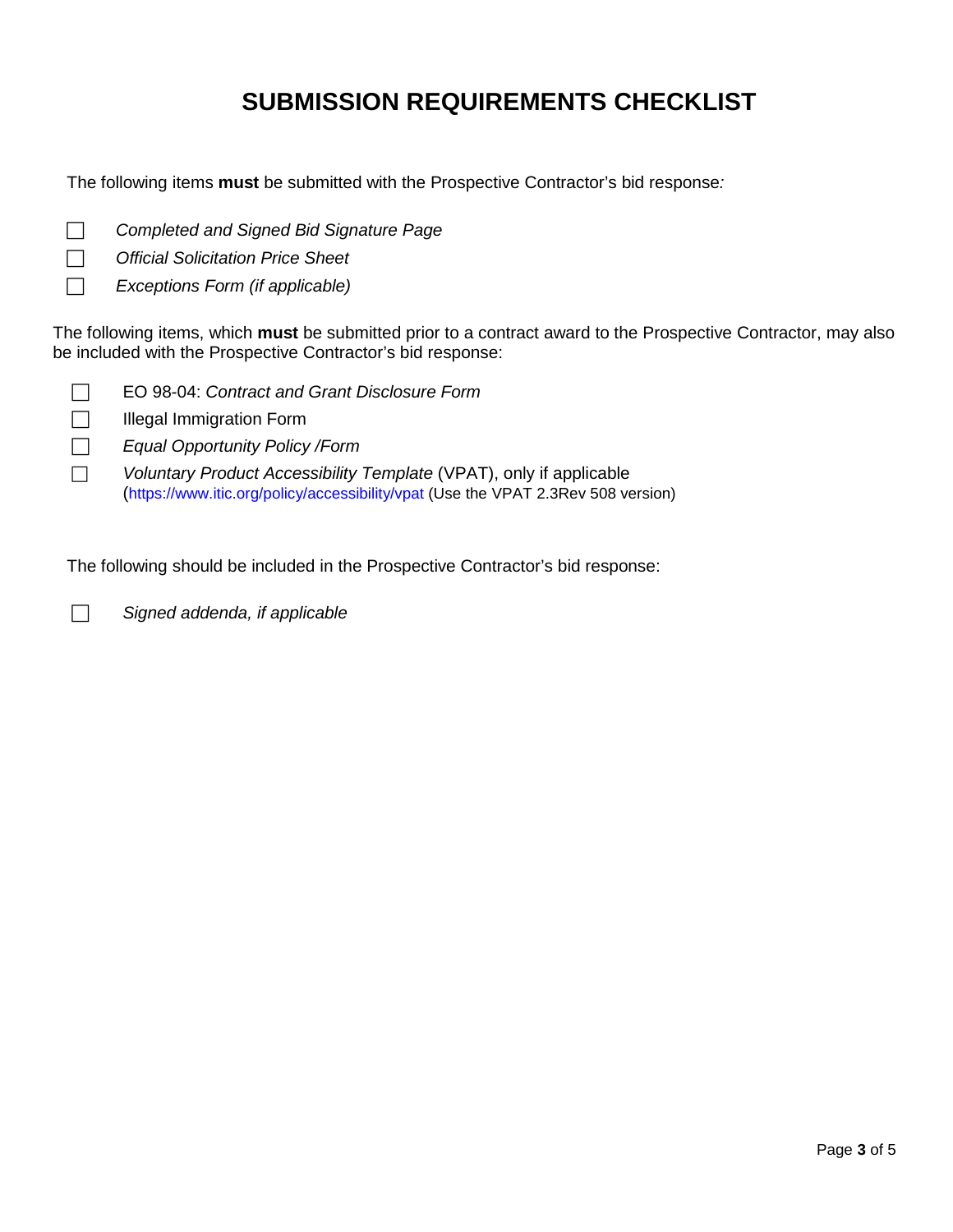## **OFFICIAL SOLICITATION PRICE SHEET**

### SAUT/21-22/05

| <b>QUANTITY</b> | <b>ITEM DESCRIPTION</b>                                                                     | <b>PRICE</b><br><b>EACH</b> | TOTAL<br><b>PRICE</b> |
|-----------------|---------------------------------------------------------------------------------------------|-----------------------------|-----------------------|
| 30              | Miller Stick Welder (CST-282-575V 1/3 PHASE)<br>Part# MIL907810                             |                             |                       |
| 360ft           | Welding cable                                                                               |                             |                       |
| 30              | Tweco WeldSkill Ground Clamp 500 Amp<br>Part# 92051247                                      |                             |                       |
| 30              | Lenco AF-2 Electrode Holder 200 Amp<br>Part#01020                                           |                             |                       |
| 10              | Profax Tig Torch Package (Flex head with valve) 12'<br>rubber power cable<br>Part# 17FV-12R |                             |                       |
| 10              | Miller Foot Control 25'---14pin plug<br>Part#194744                                         |                             |                       |
| 10              | Western Enterprises AW-430 adaptor                                                          |                             |                       |
| 10              | Lenco 50mm Dinse W/18" hose<br>Part#LDT-917-F                                               |                             |                       |
| 10              | Profax Argon regulator/flowmeter<br>Part# RF1430-580                                        |                             |                       |
| 30              | Tweco T-62 lug<br>Part# 95201104                                                            |                             |                       |
| 60              | Lenco LDP-50 plug<br>Part#05303                                                             |                             |                       |
| $\overline{2}$  | Miller XMT 350 CC/CV 208-575,20 series Cart/Access<br>Package<br>Part#951786                |                             |                       |
|                 | Shipping and handling                                                                       |                             |                       |
|                 | <b>TOTAL PRICE INCLUDING DELIVERY (excluding TAX)</b>                                       |                             |                       |

Prices should include any discounts, shipping, and exclude tax.